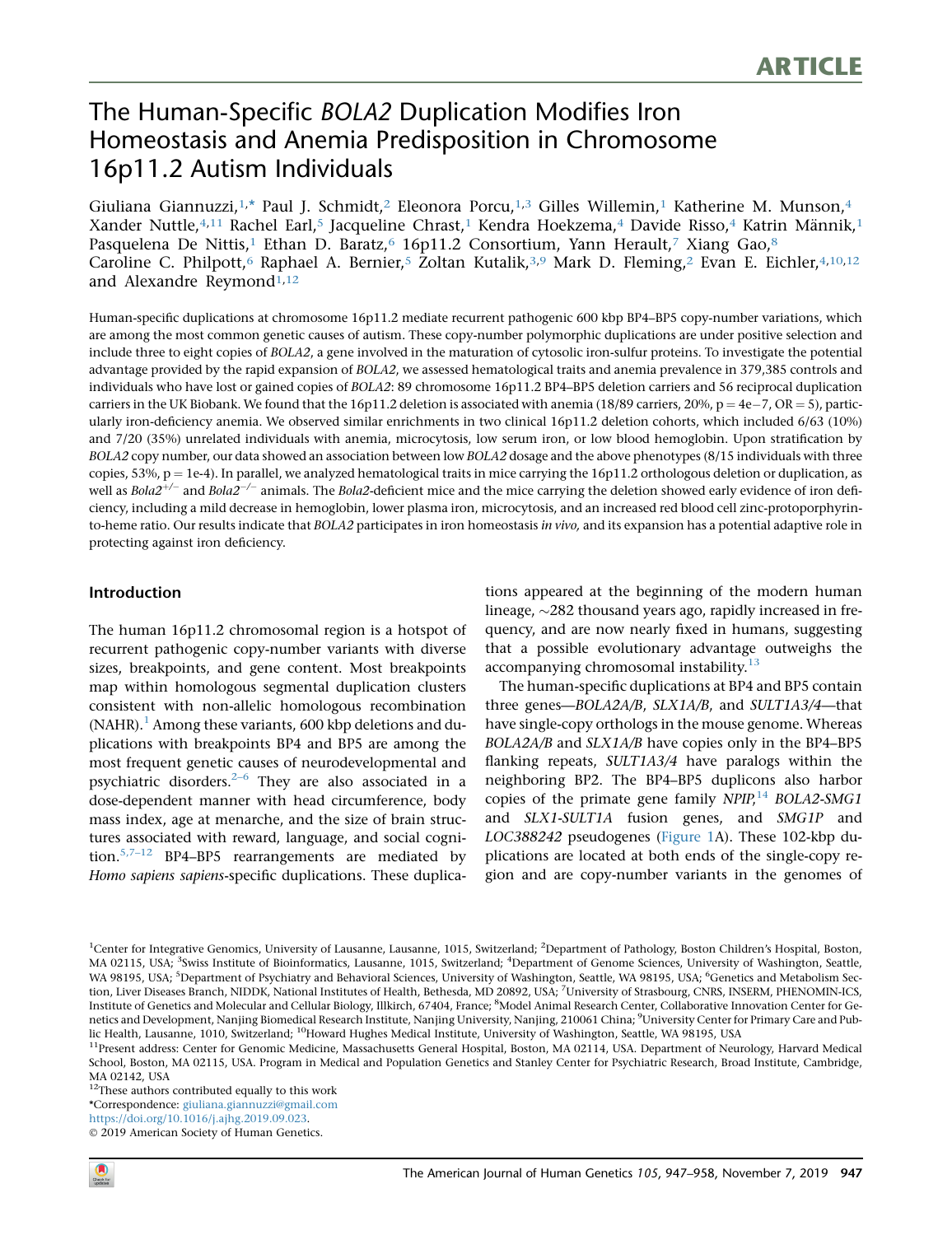<span id="page-1-0"></span>

#### Figure 1. The 16p11.2 and BOLA2 Locus Architecture

(A) Gene content of the most common human haplotype of the 16p11.2 BP4-BP5 region (top) and comparison with the syntenic single-copy region rearranged in 16p11.2 CNV mouse models $30$  (bottom). Human single-copy genes are gray shaded; the BOLA2-SLX1-SULT1A human duplicon is green shaded; the NPIP human duplicon is orange shaded. At BP4, the BOLA2B, SLX1B, and SULT1A4 paralogs map; at BP5, two copies of the BOLA2A, SLX1A, and SULT1A3 map. Scale bar 100 kb.

(B) Two examples of outcomes from nonallelic homologous recombination between copies of the BOLA2-SLX1-SULT1A-NPIP segment at BP4 and BP5 are presented. The BP4-BP5 structure corresponds to the most common H3 haplotype. For example, sequence misalignments could occur between one BP4 copy and either the distal (top panel) or proximal (bottom panel) BP5 copy. The resulting alleles with BP4-BP5 duplications and deletions have, respectively, more and fewer copies of BOLA2, SLX1, SULT1A, and NPIP (right panels). Numbers count the number of copies of the BOLA2- SLX1-SULT1A green segment in each haplotype.

(C) BOLA2 copy number in 635 European individuals from the 1000 Genomes Project and Human Genome Diversity Project (Ctrl), 67 16p11.2 BP4-BP5 deletion carriers from the European cohort, and 63 deletion carriers from the SVIP cohort.

contemporary humans (three to eight diploid copies), but they are single copy in archaic genomes for which DNA sequence data are available. $13$ 

In this work, we investigated the potential adaptive role of the human-specific duplications at 16p11.2 BP4 and BP5. We focused our study on the possible benefits associated with an increased dosage of BOLA2, because this is the only gene in the segment with convincing evidence of du-plications restricted to Homo sapiens.<sup>[13](#page-10-0)</sup> As BOLA2 copy number positively correlates with both RNA expression and protein level in humans, and BOLA2 expression in stem and lymphoblastoid cells is higher in humans than in other large-bodied apes, $13,15$  we hypothesize that a possible advantage of BOLA2 expansion derives from increased expression levels in some human cells.

BOLA2 encodes a protein that physically interacts with GLRX3 (glutaredoxin 3) to form a [2Fe–2S]-bridged hetero-trimeric complex.<sup>[16](#page-10-2)</sup> This complex participates in the maturation of cytosolic iron-sulfur proteins, transferring [2Fe-2S] clusters to CIAPIN1 (anamorsin), an essential component of the cytosolic iron-sulfur assembly (CIA) system. $17-19$  In yeast, the [2Fe-2S]-bridged heterodimeric complex formed by the BolA-like protein Fra2 and the Grx3

and Grx4 glutaredoxins also has essential roles in intracel-lular iron signaling and regulation.<sup>[20,21](#page-10-4)</sup> GLRX3 and CIAPIN1 support erythropoiesis, as the knockdown of glrx3 in zebrafish impairs heme synthesis and hemoglobin maturation, $^{22}$  and *Ciapin1*-deficient mouse embryos are anemic.<sup>23</sup>

We investigated phenotypes associated with BOLA2 copy-number variation (CNV) in humans and mice and found that reduced BOLA2 dosage associates with mild anemia in both species, suggesting a model wherein increases in BOLA2 dosage might improve systemic iron homeostasis.

## Material and Methods

## Genotyping BOLA2 Copy Number and Statistical Analysis in Clinical Cohorts

We estimated the BOLA2A and BOLA2B copy number of 16p11.2 BP4–BP5 deletion carriers through the use of a molecular inversion probe (MIP) assay and probes mapping within BOLA2 as described in Nuttle et al.<sup>[13](#page-10-0)</sup> We collected iron metabolism-related information (serum iron, ferritin, transferrin, and coefficient of saturation of iron in transferrin), hematological parameters, and/or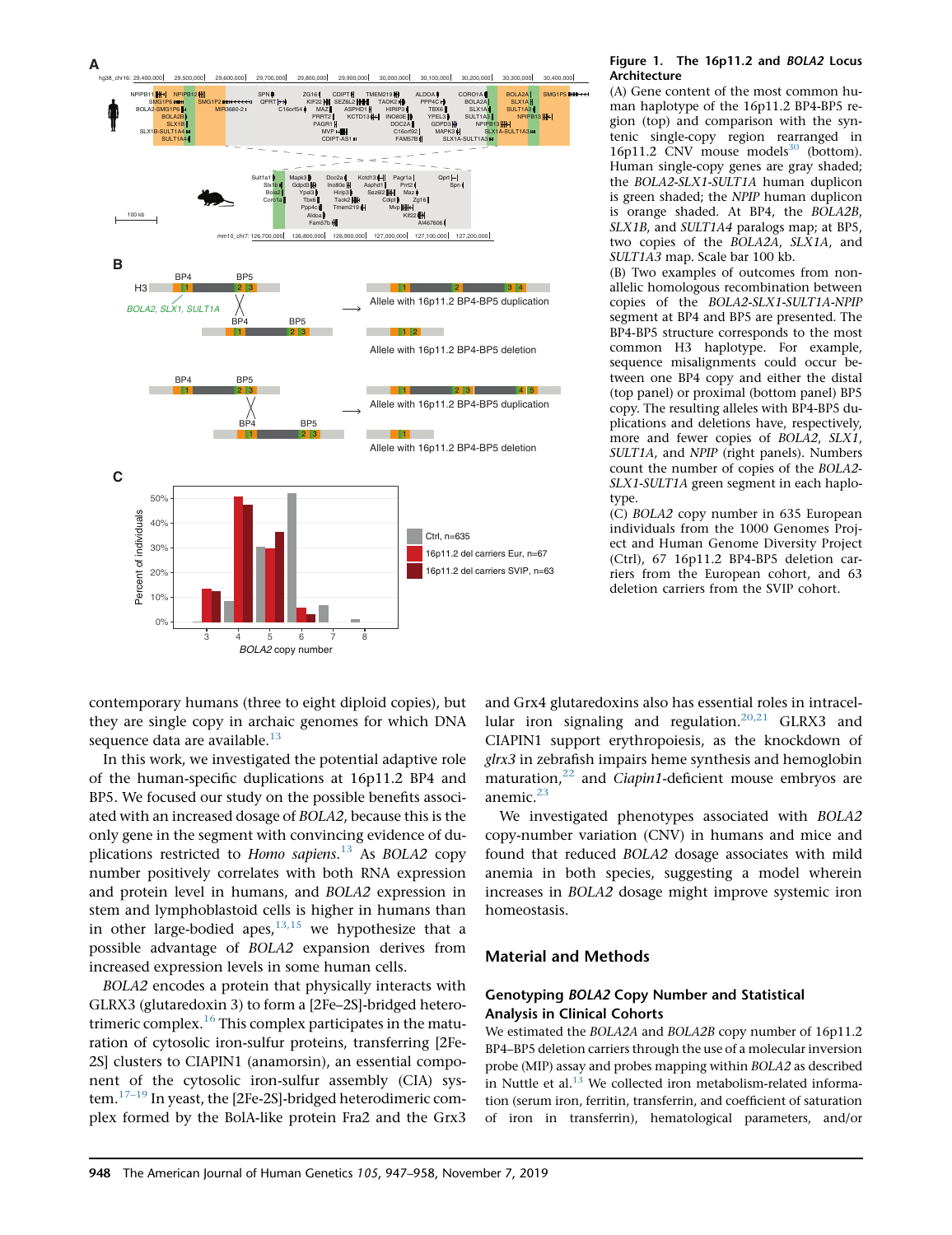information about diagnosis of anemia for these individuals. Within the European cohort, a diagnosis of anemia or microcytosis was established if the individual had low blood iron, had low hemoglobin according to WHO guidelines, $^{24}$  had a mean corpuscular volume (MCV) <80 fl, or had received a diagnosis of anemia. Within the Simons Variation in Individuals Project (SVIP) cohort, a diagnosis of anemia was established if the individual was identified as having anemia per caregiver report or self-report on the standardized medical history interview and was confirmed through medical records review. We used Fisher's exact test $25$  to assess the statistical significance of the difference in anemia prevalence between individuals with low and high numbers of BOLA2 copies. The Committee of Human Research Ethics of the Canton of Vaud, Switzerland approved the project. We obtained written informed consent from clinical cohort participants to perform this study.

#### CNV Calling and Association Statistical Analysis in UK Biobank Population Cohort

The UK Biobank  $(UKB)^{26}$  is a volunteer-based general population biobank of the United Kingdom. Half a million participants aged 40–69 years at the time of recruitment (2006–2010) were enrolled through National Health Service registers. Participants consented to provide personal and health-related information, as well as biological samples, and to have their DNA tested. The UKB governing Research Ethics Committee has given a generic Research Tissue Bank approval to the UKB, which covers the research using this resource.

Single-nucleotide polymorphism genotyping in the UKB was performed using the UK BiLEVE and UKB Affymetrix Axiom platforms. Produced Log R ratio (LRR) and B allele frequency (BAF) values were formatted for CNV calling through the use of hidden Markov model-based software PennCNV v1.0.4.<sup>[27](#page-10-11)</sup> We retained samples that passed the post-processing quality-control parameters. To minimize the number of false positive findings, detected CNVs were stratified using a quality score  $(QS)$ .<sup>28</sup> Only validated  $(QS > |0.8|)$  carriers were included in downstream analyses. We considered ''16p11.2 BP4–BP5 CNV carriers'' to be those that had a deletion or duplication starting in the interval 29.4–29.8 Mbp and ending in 30.05–30.4 Mbp (hg19). We restricted the analysis to unrelated participants who declared themselves to be white British.

We searched for evidence of association between gene dosage at 16p11.2 BP4–BP5 (deletion carriers, control individuals, and duplication carriers) and hematological traits relative to red blood cells (RBCs), reticulocytes (immature RBCs), and platelets, using linear models in the statistical package  $R<sup>25</sup>$  $R<sup>25</sup>$  $R<sup>25</sup>$  Using t-tests, we also ran pairwise comparisons of deletion carriers versus controls and duplication carriers versus controls. In linear models, only additive effects for each copy (del  $= -1$ , controls  $= 0$ , dup  $= 1$ ) were considered, and age, age^2, sex, the first 40 principal components from the genetic analysis, acquisition route, acquisition time, device ID, and freeze-thaw cycles were included as covariates. Trait measures were normalized by quantile transformation prior to the analyses.

To assess the prevalence of anemia, we analyzed hospital discharge diagnoses coded according to the International Statistical Classification of Diseases and Related Health Problems, 10th revision (ICD-10) together with self-declared illnesses. This information is available under data fields 41202 and 41204 (respectively main and secondary diagnoses) and data field 20002 of self-reported

non-cancer medical conditions. The individuals we considered to be anemic were those with ICD-10 codes D50, D51, D52, D53, D55, D58, D59, D60, D61, and D64, and self-reported noncancer illness codes 1328, 1330, 1331, 1332, and 1446, as in Crawford et al. $^{29}$  $^{29}$  $^{29}$  A participant was coded as anemic if he or she had a diagnosis or self-reported the condition. We also used information under data field 6179 (mineral and other dietary supplements) to assess treatment with iron supplementation. We tested the difference in anemia prevalence between 16p11.2 deletion and duplication carriers versus controls using Fisher's exact test.

#### Mouse Models

We used the Del(7Sult1a1-Spn)6Yah (Del/+) and Dp(7Sult1a1- $Spn$ )7Yah (Dup/+) mouse models<sup>[30](#page-10-7)</sup> and the C57BL/6N- $Bola2^{tm1(KOMP)Wtsi/Nju}$  line (Bola2<sup>tm1</sup>) produced by the Knockout Mouse Project and International Mouse Phenotyping Con-sortium.<sup>[31](#page-10-14)</sup> Bola2<sup>tm1</sup> animals were acquired from the Nanjing Biomedical Research Institute of Nanjing University, China.

For the  $Del/+, Dup/+,$  and  $Bola2^{tm1}$  Swiss cohorts, all mice were born and housed in the Animal Facility of the Center for Integrative Genomics. We first removed the *agouti* allele from the  $Bola2^{tm1}$ line by backcrossing with C57BL/6N mice from Charles River. The animals were maintained on a standard chow diet (Kliba 3436, 250 ppm iron). All procedures were performed in accordance with protocols approved by the veterinary cantonal authority.

For the Bola $2^{tm1}$  US cohort, heterozygous Bola $2^{tm1}$  animals with the lacZ and neo cassettes were intercrossed to generate 8- and 15-week-old female animals for analysis. Furthermore, 129S4/ SvJaeSor-Gt(ROSA)26Sor<sup>tm1(FLP1)Dym</sup>/J mice were acquired from the Jackson Laboratory and backcrossed  $(N > 20)$  to the C57BL/ 6J background. The lacZ and neo cassettes in the  $Bola2^{tm1}$  animals were excised by breeding to the FLP1 mice and then backcrossed to C57BL/6J for an additional two generations. Resulting heterozygous animals were intercrossed to generate a cohort of 8-weekold female animals for analysis. All genetically modified mice were born and housed in the barrier facility at Boston Children's Hospital. The animals were maintained on Prolab RMH 3000 diet (380 ppm iron; LabDiet). All procedures were performed in accordance with protocols approved by the Institutional Animal Care and Use Committee. In both animal facilities, mice were provided water and food ad libitum and housed in 12 h long cycles of light and darkness.

## SMRT Sequencing of Bola2<sup>-/-</sup> Mouse Genome

Genomic DNA was isolated from the buffy coat layer of the blood of a male null mouse with the lacZ and neo cassettes excised.<sup>32</sup> We prepared one DNA fragment library (40–160 kbp inserts) with no additional shearing. After SMRTbell preparation, the library was size-selected using the BluePippin system (Sage Science) at a minimum fragment length cutoff of 40 kbp. Final library average size was 90 kbp. Single-molecule, real-time (SMRT) sequence data were generated using the PacBio Sequel instrument with Sequel Binding and Internal Ctrl Kit 3.0, Sequel Sequencing Kit 3.0, MagBead cleanup, diffusion loading, and acquisition times of 10 h movies. A total of three SMRT Cell 1M v3 cells were processed, yielding 11.5-fold (ROI/3.2 G) or 11.9-fold (raw/3.2G) whole-genome sequence data. The average subread length was 22.2 kbp with a median subread length of 14.1 kbp and N50 subread length of 35.9 kbp. Raw reads were mapped back to the mm10 mouse reference genome through the use of minimap $2^{33}$  and inspected manually at the Bola2 locus and genome-wide through the use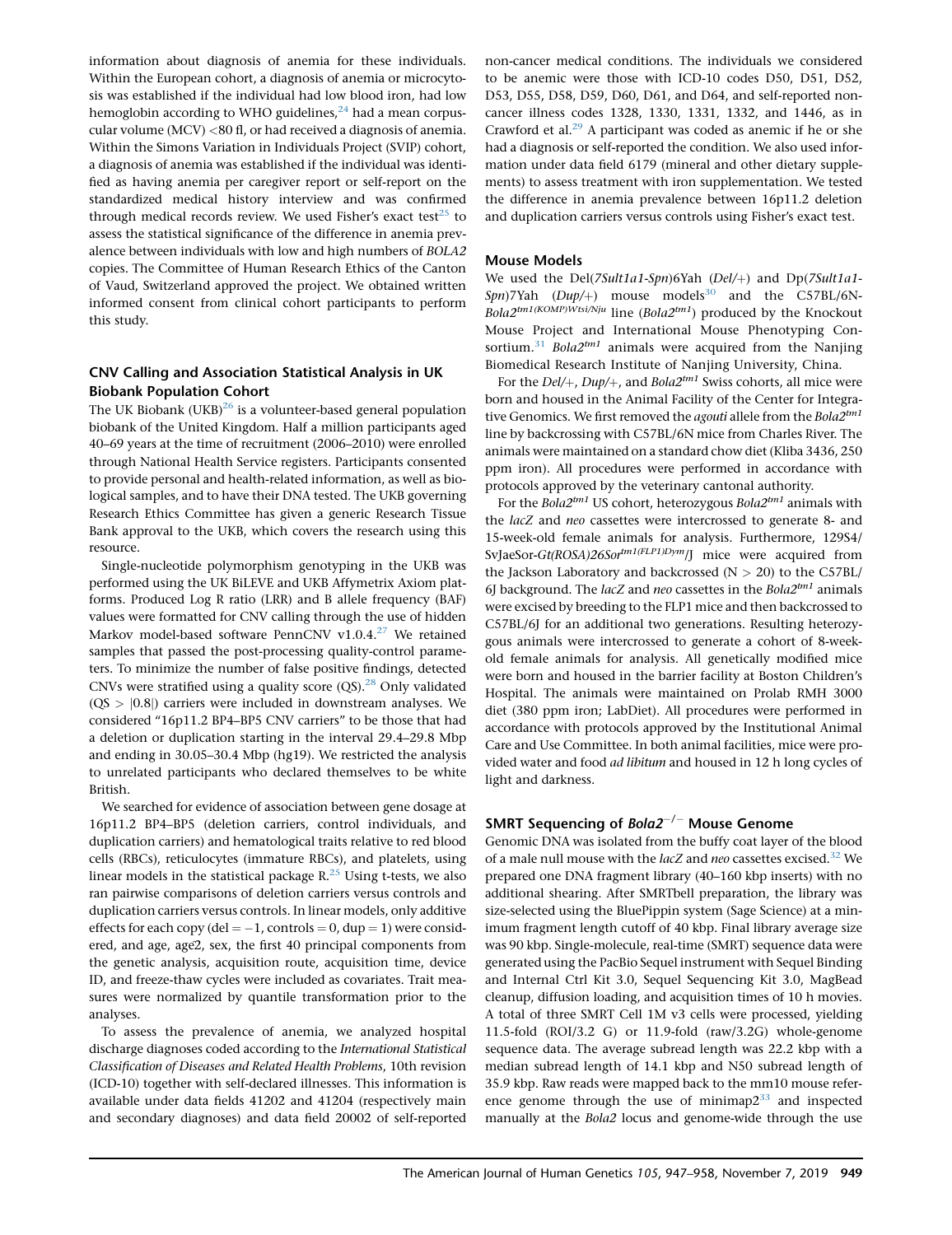of the PacBio structural variant calling and analysis tool. Local assembly of reads was done with the Canu assembler. $34$ 

#### Blood and Tissue Iron Analysis

For the  $Del/+$ ,  $Dup/+$ , and  $Bola2<sup>tm1</sup>$  Swiss cohorts, whole blood was collected from the tail vein in ethylenediaminetetraacetic acid (EDTA) or heparin tubes (Sarstedt) for hematological and plasma iron measurements, respectively. Plasma was prepared by centrifugation for 10 min at 2,000  $\times$  g, 4 degrees. Measurements were executed by the Centre de PhénoGénomique, Ecole polytechnique fédérale de Lausanne (EPFL). Due to ethical limits imposed by the veterinary office, the low body weight of 7-week-old Del/+ females did not allow for the collection of blood for hematological measurements.

For the  $Bola2^{tm1}$  US cohorts, whole blood for complete blood counts was collected from the retro-orbital sinus into EDTA-coated microtainer tubes (Becton Dickinson) from animals anesthetized with ketamine/xylazine (100–120 mg/kg ketamine and 10 mg/kg xylazine) in sterile saline. Samples were analyzed on an Avida 120 analyzer (Bayer) in the Boston Children's Hospital Department of Laboratory Medicine Clinical Core Laboratories. Whole blood for other purposes was collected via retro-orbital bleeding into serum separator tubes (Becton Dickinson), and serum was prepared according to the manufacturer's instructions. Serum iron values were determined by using the Serum Iron/TIBC kit (Pointe Scientific) according to the manufacturer's instructions. Liver and spleen tissues were collected, and tissue non-heme iron concentrations were determined as described previously.<sup>[35](#page-11-0)</sup> Zinc protoporhyrin (ZPP) values in whole blood were analyzed on a ProtoFluor-Z Hematofluorometer (Helena Laboratories) according to the manufacturer's instructions.

Statistical analyses (t-test and linear model) were performed us-ing the R software environment.<sup>[25](#page-10-9)</sup> Plots were created using the R packages ggplot2  $(v.2.2.1)$ ,<sup>[36](#page-11-1)</sup> gridExtra  $(v.2.3)$ ,<sup>[37](#page-11-2)</sup> and reshape2  $(v.1.4.2).$ <sup>38</sup>

## Results

## 16p11.2 Deletion Carriers Have Fewer Copies of the BOLA2-SLX1-SULT1A Segment

We previously sequenced haplotypes of the 16p11.2 BP4- BP5 interval.<sup>13</sup> They differ in the number of copies and positions of a 102 kbp BOLA2-SLX1-SULT1A segment, i.e., its abundance within the BP4 or BP5 low-copy repeats. In particular, H3, the most common haplotype, has one copy of the segment at BP4 (including the paralogs BOLA2B, SLX1B, and SULT1A4) and two copies at BP5 (including the paralogs BOLA2A, SLX1A, and SULT1A3) [\(Figure 1A](#page-1-0)). Because alleles with 16p11.2 BP4–BP5 CNVs are generated through NAHR between paralogous copies of this segment, $13$  we expect that deletion and duplication alleles would lose or gain copies of this segment along with one copy of the intervening unique region containing genes from SPN to CORO1A ([Figure 1](#page-1-0)B). To assess this prediction, we quantified the number of copies of BOLA2 in 16p11.2 BP4–BP5 deletion carriers collected by the 16p11.2 Consortium (European cohort,  $n = 67$ ) and the SVIP ( $n = 63$ ).<sup>13</sup>

Whereas European individuals from the 1000 Genomes Project and Human Genome Diversity Project ( $n = 635$ )

have a mode of six copies of BOLA2, 16p11.2 deletion carriers showed a left-shifted distribution with a mode of four copies, confirming reduced BOLA2 copy number ([Figure 1](#page-1-0)C). Correspondingly, expression of BOLA2 is positively associated with dosage in lymphoblastoid cells of 16p11.2 CNV carriers.<sup>[39](#page-11-4)</sup> We identified nine and eight 16p11.2 deletion carriers with three BOLA2 copies in the European (13.4%) and SVIP (12.7%) cohorts, respectively, compared to 0.2% (one in 635) in control individuals. We never identified individuals with only two copies; one BOLA2 copy per haploid genome is the ancestral copy number state observed both in great apes and archaic hominin genomes. $^{13}$  $^{13}$  $^{13}$ 

#### Chromosome 16p11.2 Microdeletion Is Associated with Anemia and Mild Hematological Defects

Since 16p11.2 BP4–BP5 CNVs affect the dosage of the copy-number polymorphic BOLA2A/B, SLX1A/B, and SULT1A3/4 genes, it is possible that some associated phenotypes are due to the dosage change of one or a combination of these genes. Because BOLA2 binding partners have been implicated in iron metabolism pathways and erythropoiesis, we evaluated hematological parameters, including RBC indices and anemia, in 16p11.2 BP4–BP5 CNV carriers versus control individuals.

We examined CNVs in 488,366 individuals from the UKB and identified 89 unrelated Europeans (35 females and 54 males) carrying the 16p11.2 BP4–BP5 deletion and 56 (32 females and 24 males) carrying the duplication. We compared 18 hematological parameters to those of 379,385 control individuals through the use of linear models and t-tests combining and separating the genders (Table S1).

Gene dosage at 16p11.2 was negatively correlated with platelet count (PLTc, Beta  $= -0.685, p = 1e-15$ ) and platelet mass per volume of blood (PLTcrit, Beta  $=$  $-0.535$ ,  $p = 4e-10$ ), and positively associated with mean platelet volume (Beta  $= 0.444$ ,  $p = 2e-7$ ) ([Figure 2A](#page-4-0)). Deletion carriers showed RBC anisocytosis (increased RBC distribution width [RDW],  $p_{\text{females}} = 7e-3$  and  $p_{\text{males}} = 1e-4$ ) and a higher mean reticulocyte volume (MRV) in males ( $p = 4e-4$ ) ([Figure 2A](#page-4-0)), but all other RBC traits were not different from controls. While female duplication carriers appeared to have lower RBC count, hemoglobin concentration, and hematocrit percentage, these associations did not survive multiple testing correction (Table S1).

We then used both primary and secondary diagnoses collected for UKB participants to test a possible association between 16p11.2 gene dosage and the prevalence of anemia. We found that the 16p11.2 deletion is associated with a higher prevalence of anemia (Fisher's exact  $p =$  $4e-7$ ,  $OR = 4.8$ ) with 18 out of 89 carriers referred as anemic (20%) compared to 5% of control individuals ([Figure 2](#page-4-0)B). Of these, four were females and 14 were males, thus there was a trend toward higher prevalence of anemia in males (Fisher's exact  $p = 0.1$ ). Out of the 11 cases for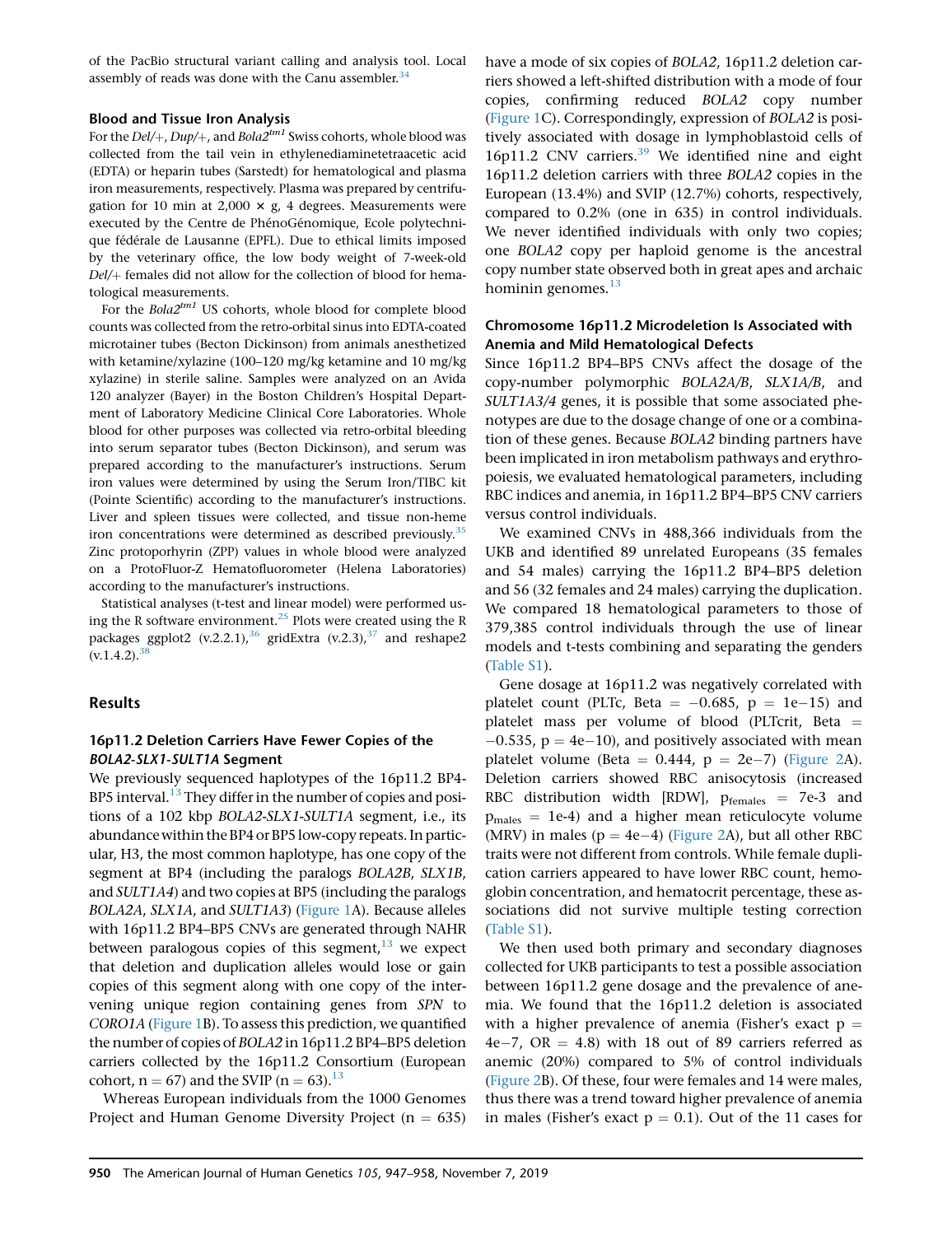<span id="page-4-0"></span>

Figure 2. Hematological Parameters and Anemia Prevalence in 16p11.2 BP4-BP5 CNV Carriers

(A) Red blood cell distribution width (RDW), mean reticulocyte volume (MRV), platelet count (PLTc), mean platelet volume (MPV), and platelet crit (PLTcrit) in 16p11.2 deletion and duplication carriers and control individuals in the UK Biobank (UKB). Beta and p values of linear models and p-values of paired t-tests are shown.

(B) Prevalence of anemia in 379,385 control individuals and 89 16p11.2 deletion carriers in the UKB (top) and 83 16p11.2 deletion carriers in the Simons Variation in Individuals Project (SVIP) and European cohorts stratified by BOLA2 copy number (bottom).

which the type of anemia was specified, nine individuals had iron deficiency anemia (six with ICD-10 D50 diagnosis and three who self-reported the condition: three females and six males), one had vitamin B12 deficiency anemia, and one had autoimmune hemolytic anemia. We next assessed the prevalence of iron deficiency anemia (ICD-10 D50) in 16p11.2 deletion carriers versus control individuals and confirmed the higher prevalence in the former group (Fisher's exact  $p = 4e-3$ ). In contrast with deletion, 16p11.2 duplication showed no association with anemia (Fisher's exact  $p = 0.8$ ).

#### Reduced BOLA2 Copy Number More Strongly Associates with Anemia Prevalence in 16p11.2 Deletion Carriers

Candidate genes for anemia in the 16p11.2 region are BOLA2 and ALDOA. ALDOA missense mutations cause an autosomal recessive hemolytic anemia, $40$  and this is distinctly different from the iron deficiency anemia associated with the 16p11.2 deletion. We thus interrogated the possible involvement of BOLA2 and hypothesized that BOLA2 CNV might contribute to the incomplete penetrance of anemia with the lowest copy number possibly

conferring a higher risk. To test this hypothesis, we estimated BOLA2 copy number and collected information regarding the presence of anemia, microcytosis, or iron deficiency in 83 families with chromosome 16p11.2 deletion. This included 63 deletion probands from the SVIP cohort (Table S2) and 25 deletion carriers belonging to 20 families from the European cohort (Table S3).

Six out of 63 probands from the SVIP cohort received a diagnosis of anemia ( $\sim$ 10%). We found a striking and significant difference in the prevalence of anemia between deletion carriers with three copies of BOLA2 (four out of eight, 50%) and those with more than three copies (two out of 55, 4%) (Fisher's exact  $p = 1.6e-3$ ). In the European cohort, we collected partial hematological, ferritin, and iron measurements, or information on diagnosed medical conditions. Seven out of 20 (35%) unrelated deletion carriers had low hemoglobin concentration (mild or moderate anemia), low serum iron, and/or microcytosis, or they received a diagnosis of anemia. Of these seven affected individuals, four have three BOLA2 copies and three have four BOLA2 copies. Here, we found a trend of higher anemia prevalence in individuals with three copies (Fisher's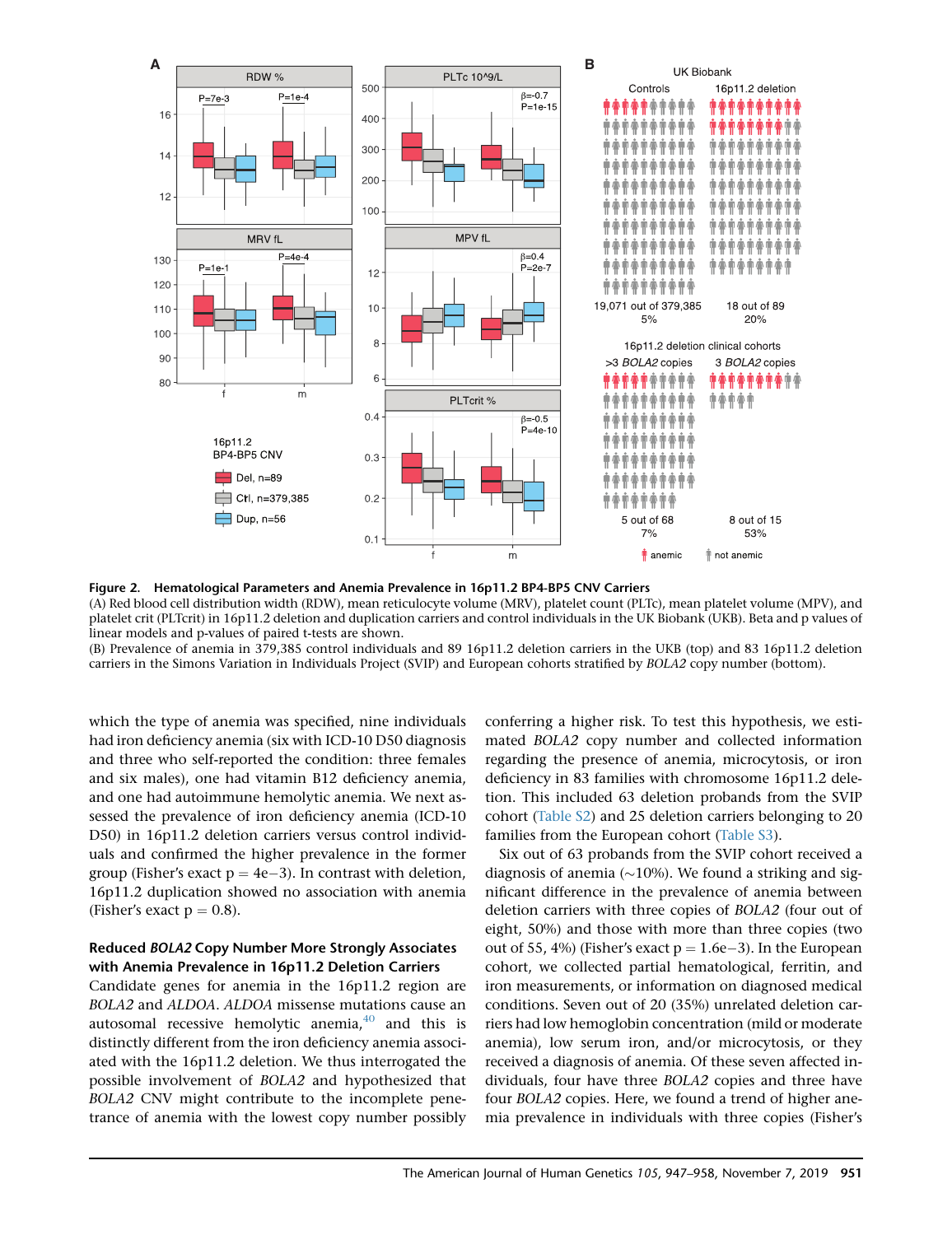exact  $p = 0.1$ ) and observed that individuals both with three and with four copies might be more susceptible to anemia, microcytosis, or iron deficiency (Fisher's exact  $p = 0.08$ ). We note that the European cohort subgroup for which we have phenotype data is enriched with individuals having three or four BOLA2 copies. This might partly explain the different anemia prevalence in the two clinical cohorts (10% versus 35%). Combining the two cohorts, the occurrence of anemia among deletion carriers with three BOLA2 copies is significantly higher than that among those with more than three copies (Fisher's exact  $p = 1e-4$ , OR = 13.6) ([Figure 2B](#page-4-0)).

Whereas we uncovered an association between 16p11.2 deletion, particularly BOLA2 copy number, and anemia, we cannot rule out the possibility that the genotype of the remaining allele could have an influence. For example, genome-wide association studies for blood cell traits have shown that the variant rs3809627 mapping to the 16p11.2 BP4-BP5 region affects RBC count, MCV, mean corpuscular hemoglobin (MCH), and MRV. $41-43$  We assessed the joint effects of the 16p11.2 BP4-BP5 CNV and this SNP on hematological traits and diagnosis of anemia in the UKB (see Supplemental Data and Table S4). We found that the effects of the CNV and the SNP on hematological parameters are independent and the presence or absence of anemia among 16p11.2 deletion carriers is not associated with the rs3809627 genotype on the remaining allele. We next assessed the joint contributions of a rs3809627 proxy (i.e., rs12444415) and BOLA2 copy number on diagnosis of anemia in the SVIP cohort, and we confirmed that the SNP has no significant effect (see Supplemental Data).

## Mouse Models of the 16p11.2 Deletion Present with Mild Anemia and Features Indicative of Early Iron **Deficiency**

To validate our human results, we assessed mouse models that carry a deletion  $(Del/+)$  or duplication  $(Dup/+)$  of the Sult1a1-Spn region syntenic to the human 16p11.2 BP4-BP5 locus.<sup>[30](#page-10-7)</sup> In these models, the rearranged region includes 26 genes that are in single copy in both the human and mouse genomes, together with the mouse single-copy Sult1a1, Slx1b, and Bola2 whose orthologs map to the human-specific duplicated cassette. In contrast to other animal models of the 16p11.2 BP4-BP5 CNV, $44,45$  these animals recapitulate the CNV both of the human singlecopy genes and the copy-number variant BOLA2, SLX1, and SULT1A genes [\(Figure 1](#page-1-0)A). In particular,  $Del/+$  mice allow study of the effects of reduced Bola2 dosage in the context of the whole 16p11.2 BP4-BP5 rearrangement.

We measured plasma iron and 44 hematological parameters in  $Del/$  and  $Dup/$  male and female mice, as well as their respective wild-type (WT) littermates (Del and Dup mouse cohorts), at 7 (hematology only in males), 15, 29, and 50 weeks of age. In parallel, we recorded the body weight from 5 to 53 weeks of age (Figure S1). As reported in Arbogast et al.,<sup>[30](#page-10-7)</sup> Del/ $+$  male and female mice had a lower body weight. The weight of  $Dup/+$  males was not different from that of their WT littermates, whereas  $Dup/+$  females showed increased weight at 19 and between 23 to 29 weeks of age ( $p < 0.05$ ). Del/+ mice showed lower plasma iron levels at 7, 15, 29, and 50 weeks of age and in both genders ([Figure 3](#page-6-0)A). When we included both genotype and weight in the linear model, neither variable was significantly associated with iron level, probably because of the strong effect of the genotype on the weight of Del/ + mice. We observed no significant difference between  $Dup/+$  mice and WT littermates, although we noted a trend toward higher iron level in the former [\(Figure 3](#page-6-0)A, Table S5). Some male mice had to be separated because of aggressive behavior. Their husbandry status affected the plasma iron, with male mice housed in single cages showing higher iron levels ( $p = 0.06$  in the Del cohort at 50 weeks of age and p  $= 0.01$  in the Dup cohort at 29 weeks of age) (Table S5).

We describe here differences in hematological parameters between genotypes that differed significantly ( $p < 0.05$ ) in at least two time points.  $Del/+$  males showed lower MCV, MCH, red cell hemoglobin content (CH), MCH concentration of reticulocytes (MCHCr), and hemoglobin content of reticulocytes (CHr) and higher RDW; these results are consistent with a mild hypochromic microcytosis [\(Figure 3](#page-6-0)B, Table S6). Female mice showed a similar trend. No hematological parameter differed significantly between  $Dup/+$  mice and WT littermates in more than one time replicate, in both females and males, except for a lower percentage of basophils in  $Dup/+$  females (Table S7).

## Bola2 Haploinsufficient and Deficient Mice Have Lower Blood Iron, Smaller Red Blood Cells, and Higher Zinc Protoporhyrin and Mean Platelet Mass

We assessed the role of Bola2 in organismal iron metabolism and blood cell traits, analyzing mouse models with ablation of Bola2. To control for genetic background and environmental variability, we measured iron-related and hematological parameters in  $Bola2^{-/-}$  (homozygous mutants, ko/ko),  $Bola2^{+/-}$  (heterozygous mutants, ko/+), and  $Bola2^{+/+}$  mice (WT littermates,  $+/+$ ). We created three different cohorts: (i) a Bola2<sup>tm1</sup> Swiss cohort; (ii) a Bola2<sup>tm1</sup> US "neo-in" cohort; and (iii) a  $Bola2^{tm1}$  US cohort in which we excised the lacZ and neomycin cassette to eliminate potential secondary effects of the antibiotic selection gene embedded within the locus.

We first assessed the engineered genotype by sequencing the genome of one neomycin cassette-excised  $Bola2^{-/-}$ male. We generated  $\sim$ 12-fold sequence coverage by using the long-read SMRT sequencing platform, and we mapped and assembled long reads containing the Bola2 locus. All sequence reads (9/9) confirmed the presence of a 563 bp deletion corresponding to exons 2 and 3 (Figure S2), replaced by a 216 bp insertion, which includes one copy of the FRT recognition site. Immunoblotting of liver tissue from Bola2<sup>-/-</sup>, Bola2<sup>+/-</sup>, and WT mice ("neo-in" animals) confirmed the absence and reduced level of BOLA2 (Figure S3).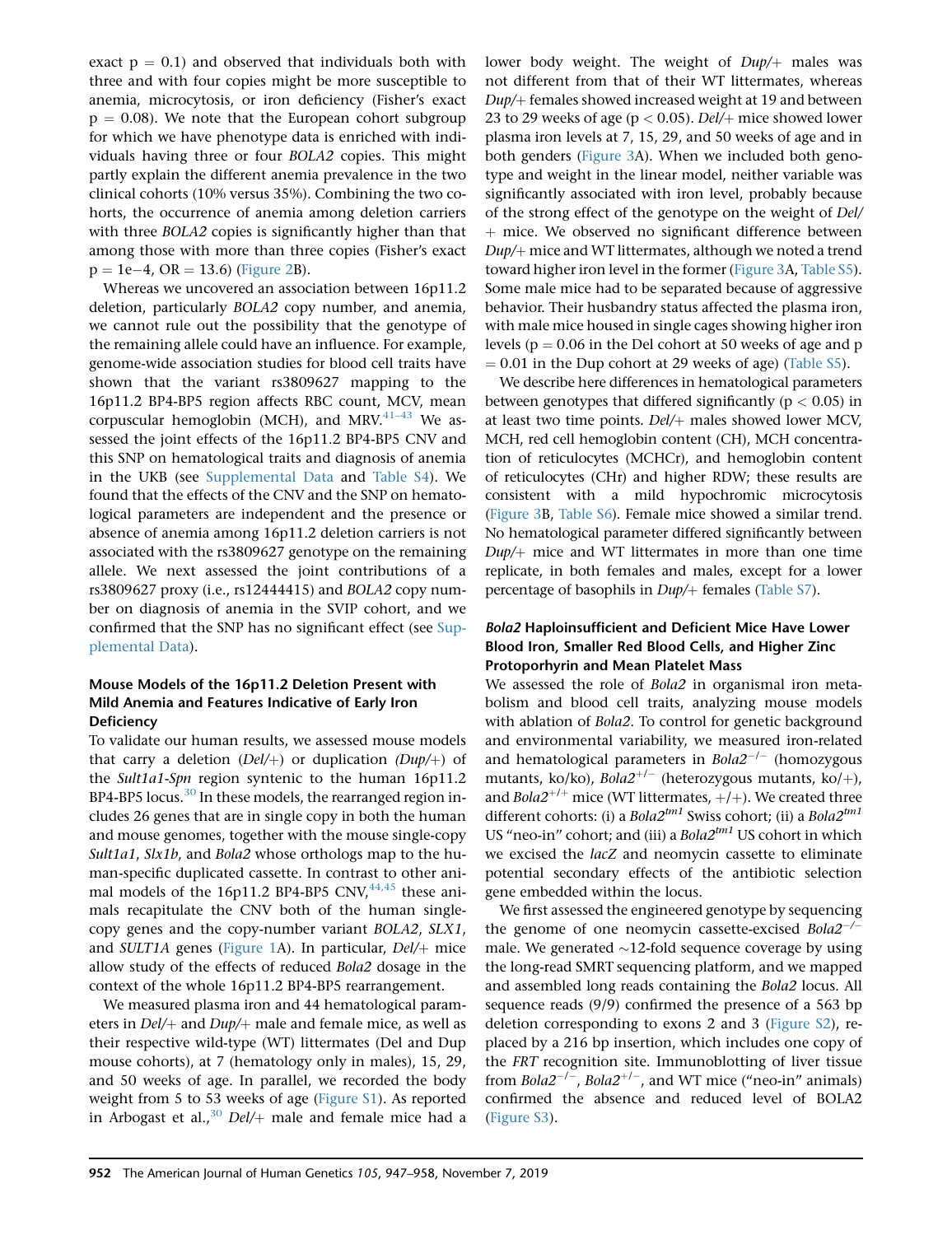



<span id="page-6-0"></span>**A B** Figure 3. Blood Traits of the Del/þ and  $Dup/+$  Mice

Dup 29w

 $P=1e$ 

**ACV fI/RBC** 

MCH pg/RBC

CH pg/RBC

**ACHOr** 

p/6

СНГ рд/RTC

(A) Plasma iron level in  $Del/+$  and  $Dup/+$ mice and their wild-type littermates at different ages (f: female, m: male, w: weeks). (B) Red blood cell traits in  $Del/+$  and  $Dup/+$ mice and their wild-type littermates at the age of 29 weeks. These traits are significantly different in at least two longitudinal measurements (Tables S6 and S7). T-test p  $\leq$  0.1 are shown (MCV: mean corpuscular volume, MCH: mean corpuscular hemoglobin, CH: red cell hemoglobin content, RDW: red cell distribution width, MCHCr: mean corpuscular hemoglobin concentration reticulocytes, CHr: red cell hemoglobin content reticulocytes).

17 weeks) decrease in  $Bola2^{+/-}$  and *Bola2<sup>-/-</sup>* mice, in both genders. This shows that Bola2 haploinsufficiency and deficiency are associated with a mild hypochromic microcytosis. Reticulocytes showed the same features, i.e., their size and hemoglobin content are positively associated with Bola2 copy number. We observe that some platelet traits show differences: the platelet component distribution width (PCDW, Beta  $= 1.4$ ,

To create the *Bola* $2^{tm1}$  Swiss cohort, we set  $25$  ko/ $+ \times$  ko/ $+$ pairs that generated 21 +/+, 54 ko/+, and 26 ko/ko mice born within the same 3 day interval from 17 crosses, suggesting no prenatal lethality ([Figure 4A](#page-7-0)). Ko/ $+$  and ko/ ko mice showed no weight difference compared to WT littermates between 5 to 29 weeks of age, or in liver weight at 31 weeks [\(Figure 4B](#page-7-0) and Figure S4). We tested for a possible association between Bola2 dosage and plasma iron level at three different ages, 8, 17, and 22 weeks, in both genders. We observed a significant positive association in females at  $8$  weeks (Beta  $= 3$ ,  $p = 2e-3$ ) and a trend in males at 22 weeks (Beta  $= 4.3$ ,  $p = 6e-2$ ) [\(Figure 4](#page-7-0)C, Table S8). When adjusting for weight and/or husbandry condition (males only, single versus shared cage), the association of iron level with gene dosage remained. Of note, animals isolated to a single cage show significantly higher plasma iron levels, as observed in the Del and Dup mouse cohorts. As a result, we constructed two linear models to estimate the effect of the number of Bola2 copies on the iron level, assessing mice in single and shared cages separately. The effect of the genotype on the iron level was stronger and significant only in male mice housed in shared cages. However, the slopes of these two correlations did not differ significantly ( $p = 0.15$ ).

Bola2 dosage affects RBCs, reticulocytes, and platelets ([Figure 4D](#page-7-0), Table S9). Specifically, the MCV (Beta  $= 0.7$ ,  $p_{\text{males}} = 2e-2$ ,  $p_{\text{females}} = 4e-4$  at 17 weeks), MCH (Beta =  $0.3$ ,  $p_{\text{males}} = 2e-4$  at 22 weeks,  $p_{\text{females}} = 2e-5$  at 17 weeks), and CH (Beta = 0.2,  $p_{\text{males}} = 4e-2$ ,  $p_{\text{females}} = 8e-5$  at

 $p_{\text{males}} = 5e-2$ ,  $p_{\text{females}} = 8e-2$ ) is positively associated with Bola2 copy number, while the mean platelet component concentration (MPC, Beta<sub>males</sub>  $= -8$ ,  $p_{\text{males}} = 7e-3$ ) and mean platelet mass (MPM, Beta  $= -0.02$ ,  $p_{\text{males}} =$  $3e-2$ ,  $p_{\text{females}} = 3e-3$ ) are negatively associated.

To generate the US cohorts, heterozygous  $Bola2^{tm1}$  mice on a pure C57BL/6N background were intercrossed.  $Bola2^{tm1}$  animals with the lacZ and neo cassettes excised with the  $Gt(ROSA)26S\sigma^{tm1(FLP1)Dym}/J$  FLP transgenic line on the C57BL/6J background were backcrossed to C57BL/ 6J for two more generations. Resulting heterozygous animals were intercrossed to yield (B6N)B6J  $N_3F_1$  animals. We assessed complete blood counts and performed additional tests, including serum and tissue iron levels (Tables S10–S13). We replicated the mild microcytosis in the "neo-in" cohort ( $p = 1e-2$ ) and observed no alteration in iron levels or spleen-to-body weight ratio which would suggest abnormal iron storage or an anemia compensated by erythroid hyperplasia. There were no morphological differences on peripheral blood smears. However, there were elevated ZPP normalized to heme levels in the blood of  $Bola2^{-/-}$  mice ( $p = 2e-2$  in the "neo-in" and  $p = 1e-3$ in the ''neo-excised'' cohort, [Figure 4](#page-7-0)E), suggesting functional iron deficiency in maturing erythroid cells that could account for the mild microcytosis.

These data show that Bola2 haploinsufficiency and deficiency cause mild hypochromic, microcytic, iron-deficiency anemia and suggest that a decrease in BOLA2 dosage might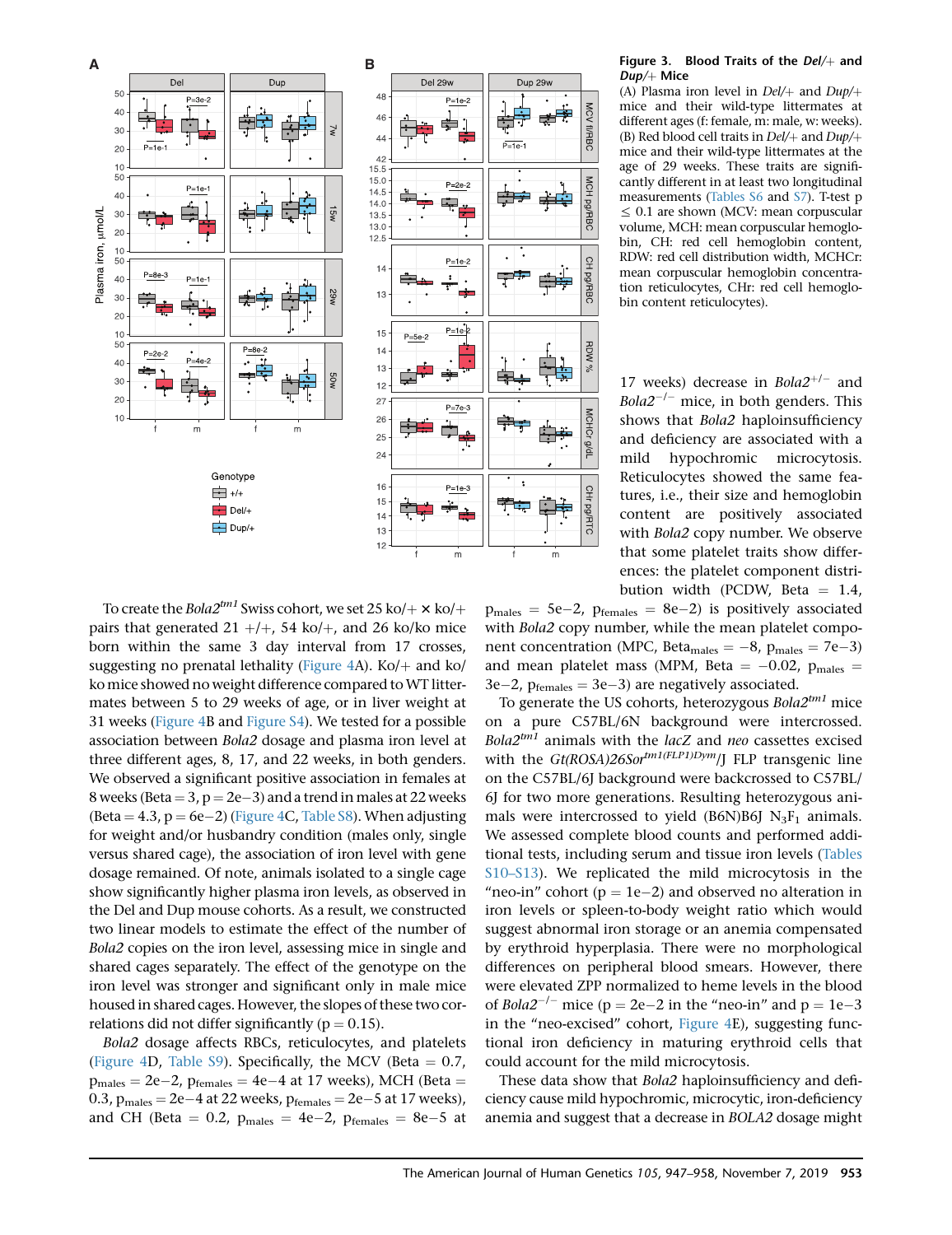<span id="page-7-0"></span>



(A) Mouse mating strategy of the Swiss  $Bola2^{tm1}$  line and gender and genotype ratios observed.

(B) Longitudinal body weight profiles. Note: the x axis scale is not continuous.<br>(C) Plasma iron level in *Bola2<sup>+/–</sup>* and *Bola2<sup>–/–</sup> m*ice and wild-type littermates (f: female, m: male, w: weeks). Red dots represent mice housed in single cages. Beta and p values of linear models (female mice at 8 weeks of age and male mice at 22 weeks of age) are shown. (D) Red blood cell (HGB: hemoglobin, MCV: mean corpuscular volume, MCH: mean corpuscular hemoglobin, CH: red cell hemoglobin content), reticulocyte (MCVr: mean corpuscular volume reticulocytes, MCHCr: mean corpuscular hemoglobin concentration

(legend continued on next page)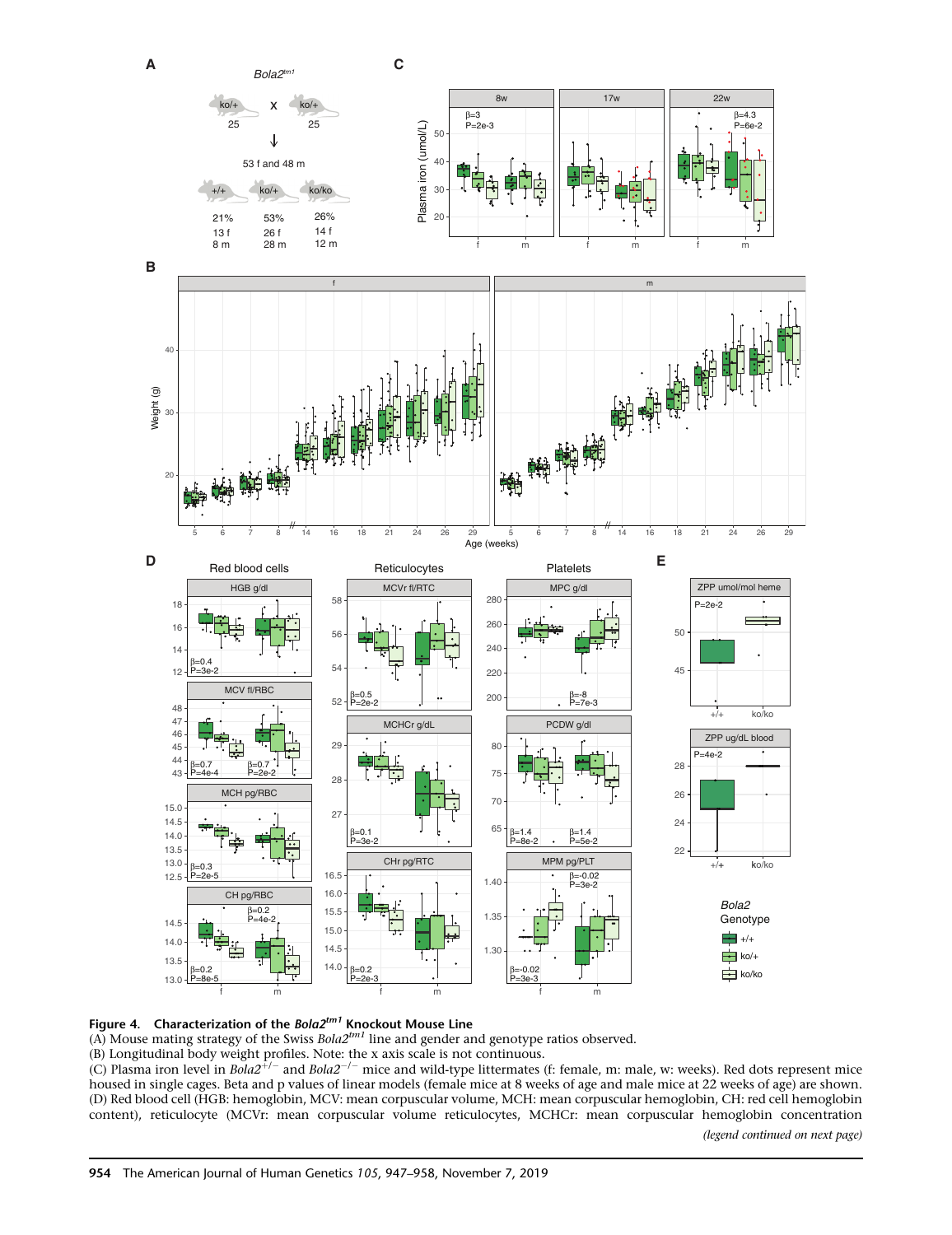be causative for the iron-deficiency anemia seen in 16p11.2 deletion carriers.

#### **Discussion**

This work sheds light on some possible benefits of increased BOLA2 dosage in humans, with six copies (the most common copy number), on average, per genome, compared to two copies in other hominins, primates, and mammals. $^{13}$  $^{13}$  $^{13}$ Duplications containing BOLA2 map to the 16p11.2 locus and generate chromosomal instability associated with neurodevelopmental and psychiatric disorders. BOLA2 duplications are thus another example of a genetic trade-off because their potential gain comes with the cost of predisposition to pathogenic rearrangements, $2-11,13$  similar to the positively selected 17q21.31 inversion, which is associated with increased fecundity but predisposing to a deletion syndrome.<sup>46,47</sup>

We assessed blood-related phenotypes associated with BOLA2 copy number and found that, as recently reported, $^{29}$  the 16p11.2 BP4-BP5 deletion is associated with anemia (18/89,  $\sim$ 20% of carriers), particularly iron deficiency anemia (9/11 cases with specified type of anemia), in a large adult population cohort, and men seemed to be more affected than women. In 16p11.2 deletion clinical cohorts,  $\sim$  50% of carriers with three BOLA2 copies are anemic, suggesting a contribution of lower BOLA2 dosage. We validated these results in mouse models of the 16p11.2 deletion (These models encompass the BOLA2 ortholog.) and in mouse models of Bola2-specific haploinsufficiency and deficiency. All models presented iron deficiency and a mild form ofmicrocytic and hypochromic anemia. Recalling the higher susceptibility of men, among  $Del/$  mice, only males had microcytosis, lower corpuscular hemoglobin, and anisocytosis. Transcriptome profiling of the brain cortex shows that  $Del/+$ females, but not males, have increased expression of Glrx3 and Bola1, thus possibly compensating for the decreased Bola2 expression through increased expression of BOLA2 binding partner (GLRX3) or mitochondrial counterpart (BOLA1) (De Nittis, et al., unpublished data). Finally, Bola2 knockout mice showed mild microcytosis, higher ZPP level, and lower plasma iron, although the last phenotype was not observed in all longitudinal measurements; this may be due to compensatory mechanisms. Our data suggest that BOLA2 is a driver of iron deficiency anemia; however, it is still possible that other genes in the 16p11.2 single-copy region or its flanking human-specific duplicon contribute to this phenotype, as the number of BOLA2 copies coincides with the number of copies of the entire 102 kbp segment. The effects of BOLA2 copy-number polymorphism on the phenotypic spectrum and incomplete penetrance of phenotypes of the 16p11.2 deletion is a striking example of the contribution of genes in the flanking low-copy repeats to traits associated with a genomic disorder, pointing out the evolutionary and medical relevance of this work.

We found discrepancies in hematological parameters between human and mouse. Both  $Del/$ + male and  $Bola2^{-/-}$ and  $Bola2^{+/-}$  mice had significantly lower MCV and MCH compared to WT mice. We did not find the same features in RBCs of 16p11.2 deletion carriers; this result may be due to an unreported iron supplementation therapy for anemia. In fact, we found no difference in dietary iron supplementation between 16p11.2 deletion carriers and controls from the UKB (data field 6179, comparing iron versus "none of the above," Fisher's exact  $p = 0.6$ ). We note that this information might be partial because it was collected by a touchscreen questionnaire. RBC traits and/or iron levels were not modified in 16p11.2 duplication carriers and duplication mouse models. It is possible that cells are sensitive to low BOLA2 levels, but there is no effect when these are above a certain threshold. Alternatively, opposite balancing effects and/or negative epistasis might be at play between BOLA2 copy numbers and the duplication of another gene or other genes of the 16p11.2 region. Platelet traits were modified in human and mouse; however, humans showed negative effects of gene dosage on PLTc and PLTcrit and positive effects on platelet volume, whereas  $Del/+$  male,  $Bola2^{-/-}$ , and  $Bola2^{+/-}$  mice showed higher platelet mass. Because BOLA2 dosage modifies two hematopoietic lineages, the RBCs and the platelets, it is possible that this variant acts in the megakaryocyte-erythroid progenitor. Alternatively, these platelet alterations could be secondary to the iron deficiency, as serum iron is inversely related to PLTc and PLTcrit in iron deficiency anemia.<sup>48-50</sup> Human versus mouse discrepancies further confirm the fundamental divergence in gene expression between human and mouse hematopoiesis and the limitations of mouse systems to model human hematopoiesis. $51,52$ 

Overall, our data suggest that increased BOLA2 dosage in humans might protect against iron deficiency. Iron deficiency is still the most common micronutrient deficiency in the world and the most common cause of anemia; $53$ this suggests that it is difficult to precisely tune iron metabolism in humans. Iron is an essential micronutrient and serves as a cofactor for numerous enzymes, including those involved in energy metabolism, synthesis of DNA and proteins, and a range of other biochemical functions in cells. It is important in brain development, kidney function, immune responses, and growth, and as a component of hemoglobin and myoglobin, it is essential for oxygen transport and delivery.<sup>5</sup>

Veterinary hematological data for chimpanzee, bo-nobo, gorilla, and orangutan<sup>[55](#page-11-13)</sup> (Table S14) show that

reticulocytes, CHr: red cell hemoglobin content reticulocytes), and platelet (MPC: mean platelet component concentration, PCDW: platelet component distribution width, MPM: mean platelet mass) parameters of  $Bola2^{+/-}$  and  $Bola2^{-/-}$  mice and wild-type littermates at 17 weeks of age. Beta and p values of linear models with  $p \le 0.1$  are shown.

<sup>(</sup>E) Blood zinc protoporphyrin (ZPP) levels of  $Bola2^{-/-}$  mice and wild-type littermates at 8 weeks of age. P values of t-tests are shown.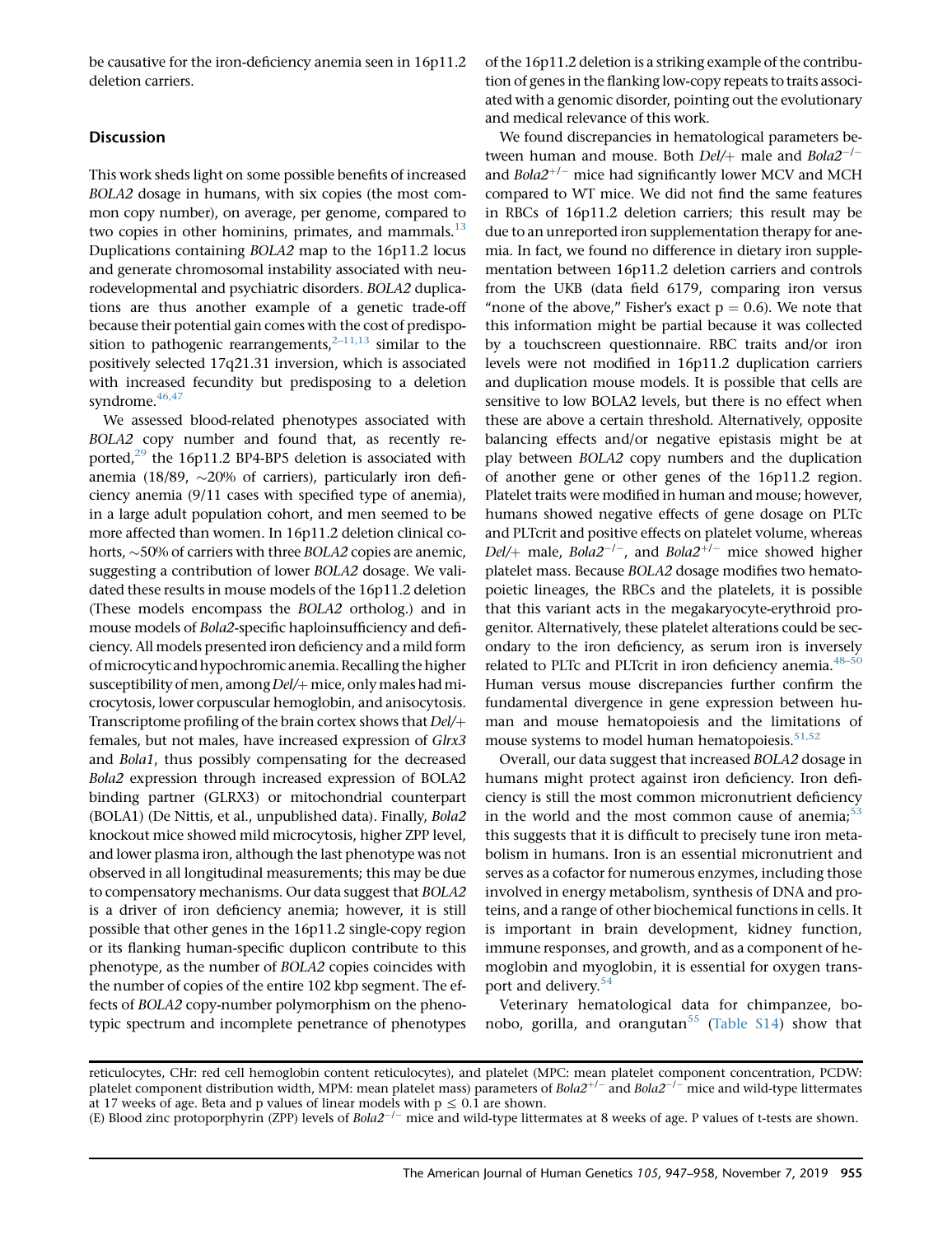hemoglobin and iron levels in the blood do not differ between humans and great apes; this suggests that humans need higher BOLA2 levels to guarantee the same level of iron supply to the organism. Menstrual blood loss is much larger in humans than in great apes. Different hypotheses have been proposed to explain this difference: elimination of pathogens from the reproductive tract, economy of energy because it is more costly to maintain the endometrium than to grow a new one, elimination of defective embryos, and adaptation to increased amounts of easily absorbable iron from meat.<sup>[56](#page-11-14)</sup> It is possible that the increased copy number of BOLA2 is necessary to cope with the increased menstrual iron loss, although males seemed to be more affected by anemia among 16p11.2 deletion carriers.

Higher BOLA2 levels might have been important in the past in order for humans to thrive in nutrient-poor environments or during the transition from a red meat hunter-gatherer Paleolithic diet to the iron-reduced cereal grain Neolithic diet, although BOLA2 expansion is dated much earlier. $^{13}$  $^{13}$  $^{13}$  These shifts likely resulted in an increased risk of iron deficiency anemia, especially in women of reproductive age. The rapid expansion and selection of BOLA2 copy number at the root of the Homo lineage may have evolved to deal with this pressure as our species successfully expanded its ecological range at the cost of increased predisposition to rearrangements associated with autism.

#### Supplemental Data

Supplemental Data can be found online at [https://doi.org/10.](https://doi.org/10.1016/j.ajhg.2019.09.023) [1016/j.ajhg.2019.09.023.](https://doi.org/10.1016/j.ajhg.2019.09.023)

#### Acknowledgments

We thank families participating in the Simons Variation in Individuals Project (SVIP) and the 16p11.2 Consortium cohorts. G.G. is recipient of a Pro-Women Scholarship from the Faculty of Biology and Medicine, University of Lausanne. This work was supported by grants from the Swiss National Science Foundation (31003A\_160203 and 31003A\_182632 to A.R.), the National Institutes of Health (R01HG002385 to E.E.E.), Horizon2020 Twinning Project ePerMed (692145 to A.R.), Simons Foundation Autism Research Initiative (SFARI #303241 to E.E.E., #198677 to R.A.B., and #274424 to A.R.), INSERM, CNRS, University of Strasbourg (ANR-10-LABX-0030-INRT and ANR-10-INBS-07-03 PHENOMIN to Y.H.), and framework program Investissements d'Avenir (ANR-10-IDEX-0002-02 to Y.H.). This research has been conducted using the UK Biobank resource (#16389). The funders had no role in study design, data collection and analysis, decision to publish, or preparation of the manuscript. E.E.E. is an investigator of the Howard Hughes Medical Institute. We thank Jacques S. Beckmann for helpful discussions.

#### Declaration of Interests

Evan E. Eichler is on the scientific advisory board (SAB) of DNAnexus. The other authors declare no competing interests.

#### Consortia

16p11.2 Consortium members: Giuliana Giannuzzi, Katrin Männik, Catia Attanasio, Pasquelena De Nittis, Sandra Martin, Sébastien Jacquemont, Armand Bottani, Marion Gérard, Sacha Weber, Aurélia Jacquette, Fabien Lesne, Bertrand Isidor, Cédric Le Caignec, Mathilde Nizon, Catherine Vincent-Delorme, Brigitte Gilbert-Dussardier, Aurora Currò, Alessandra Renieri, Daniela Giachino, Alfredo Brusco, Alexandre Reymond. The affiliations and email addresses of the members of the 16p11.2 Consortium are listed in Table S15.

Received: June 27, 2019 Accepted: September 18, 2019 Published: October 24, 2019

#### **References**

- <span id="page-9-0"></span>1. [Loviglio, M.N., Arbogast, T., Jonch, A.E., Collins, S.C., Popa](http://refhub.elsevier.com/S0002-9297(19)30363-5/sref1)[din, K., Bonnet, C.S., Giannuzzi, G., Maillard, A.M., Jacque](http://refhub.elsevier.com/S0002-9297(19)30363-5/sref1)[mont, S., 16p11.2 Consortium, et al. \(2017\). The immune](http://refhub.elsevier.com/S0002-9297(19)30363-5/sref1) [signaling adaptor LAT contributes to the neuroanatomical](http://refhub.elsevier.com/S0002-9297(19)30363-5/sref1) [phenotype of 16p11.2 BP2-BP3 CNVs. Am. J. Hum. Genet.](http://refhub.elsevier.com/S0002-9297(19)30363-5/sref1) 101[, 564–577.](http://refhub.elsevier.com/S0002-9297(19)30363-5/sref1)
- <span id="page-9-1"></span>2. [Zufferey, F., Sherr, E.H., Beckmann, N.D., Hanson, E., Maillard,](http://refhub.elsevier.com/S0002-9297(19)30363-5/sref2) A.M., Hippolyte, L., Macé, A., Ferrari, C., Kutalik, Z., Andrieux, [J., et al.; Simons VIP Consortium; and 16p11.2 European Con](http://refhub.elsevier.com/S0002-9297(19)30363-5/sref2)[sortium \(2012\). A 600 kb deletion syndrome at 16p11.2 leads](http://refhub.elsevier.com/S0002-9297(19)30363-5/sref2) [to energy imbalance and neuropsychiatric disorders. J. Med.](http://refhub.elsevier.com/S0002-9297(19)30363-5/sref2) Genet. 49[, 660–668](http://refhub.elsevier.com/S0002-9297(19)30363-5/sref2).
- 3. [McCarthy, S.E., Makarov, V., Kirov, G., Addington, A.M.,](http://refhub.elsevier.com/S0002-9297(19)30363-5/sref3) [McClellan, J., Yoon, S., Perkins, D.O., Dickel, D.E., Kusenda,](http://refhub.elsevier.com/S0002-9297(19)30363-5/sref3) [M., Krastoshevsky, O., et al.; Wellcome Trust Case Control](http://refhub.elsevier.com/S0002-9297(19)30363-5/sref3) [Consortium \(2009\). Microduplications of 16p11.2 are associ](http://refhub.elsevier.com/S0002-9297(19)30363-5/sref3)[ated with schizophrenia. Nat. Genet.](http://refhub.elsevier.com/S0002-9297(19)30363-5/sref3) 41, 1223–1227.
- 4. [Weiss, L.A., Shen, Y., Korn, J.M., Arking, D.E., Miller, D.T.,](http://refhub.elsevier.com/S0002-9297(19)30363-5/sref4) [Fossdal, R., Saemundsen, E., Stefansson, H., Ferreira, M.A.,](http://refhub.elsevier.com/S0002-9297(19)30363-5/sref4) [Green, T., et al.; Autism Consortium \(2008\). Association be](http://refhub.elsevier.com/S0002-9297(19)30363-5/sref4)[tween microdeletion and microduplication at 16p11.2 and](http://refhub.elsevier.com/S0002-9297(19)30363-5/sref4) [autism. N. Engl. J. Med.](http://refhub.elsevier.com/S0002-9297(19)30363-5/sref4) 358, 667–675.
- <span id="page-9-2"></span>5. [D'Angelo, D., Lebon, S., Chen, Q., Martin-Brevet, S., Snyder,](http://refhub.elsevier.com/S0002-9297(19)30363-5/sref5) [L.G., Hippolyte, L., Hanson, E., Maillard, A.M., Faucett,](http://refhub.elsevier.com/S0002-9297(19)30363-5/sref5) W.A., Macé, A., et al.; Cardiff University Experiences of Chil[dren With Copy-number variants \(ECHO\) Study; 16p11.2 Eu](http://refhub.elsevier.com/S0002-9297(19)30363-5/sref5)[ropean Consortium; and Simons Variation in Individuals Proj](http://refhub.elsevier.com/S0002-9297(19)30363-5/sref5)[ect \(VIP\) Consortium \(2016\). Defining the effect of the](http://refhub.elsevier.com/S0002-9297(19)30363-5/sref5) [16p11.2 duplication on cognition, behavior, and medical co](http://refhub.elsevier.com/S0002-9297(19)30363-5/sref5)[morbidities. JAMA Psychiatry](http://refhub.elsevier.com/S0002-9297(19)30363-5/sref5) 73, 20–30.
- 6. [Marshall, C.R., Howrigan, D.P., Merico, D., Thiruvahindra](http://refhub.elsevier.com/S0002-9297(19)30363-5/sref6)[puram, B., Wu, W., Greer, D.S., Antaki, D., Shetty, A., Holmans,](http://refhub.elsevier.com/S0002-9297(19)30363-5/sref6) [P.A., Pinto, D., et al.; Psychosis Endophenotypes International](http://refhub.elsevier.com/S0002-9297(19)30363-5/sref6) [Consortium; and CNV and Schizophrenia Working Groups of](http://refhub.elsevier.com/S0002-9297(19)30363-5/sref6) [the Psychiatric Genomics Consortium \(2017\). Contribution of](http://refhub.elsevier.com/S0002-9297(19)30363-5/sref6) [copy-number variants to schizophrenia from a genome-wide](http://refhub.elsevier.com/S0002-9297(19)30363-5/sref6) [study of 41,321 subjects. Nat. Genet.](http://refhub.elsevier.com/S0002-9297(19)30363-5/sref6) 49, 27–35.
- 7. [Jacquemont, S., Reymond, A., Zufferey, F., Harewood, L., Wal](http://refhub.elsevier.com/S0002-9297(19)30363-5/sref7)[ters, R.G., Kutalik, Z., Martinet, D., Shen, Y., Valsesia, A., Beck](http://refhub.elsevier.com/S0002-9297(19)30363-5/sref7)[mann, N.D., et al. \(2011\). Mirror extreme BMI phenotypes](http://refhub.elsevier.com/S0002-9297(19)30363-5/sref7) [associated with gene dosage at the chromosome 16p11.2 lo](http://refhub.elsevier.com/S0002-9297(19)30363-5/sref7)[cus. Nature](http://refhub.elsevier.com/S0002-9297(19)30363-5/sref7) 478, 97–102.
- 8. [Maillard, A.M., Ruef, A., Pizzagalli, F., Migliavacca, E., Hippo](http://refhub.elsevier.com/S0002-9297(19)30363-5/sref8)[lyte, L., Adaszewski, S., Dukart, J., Ferrari, C., Conus, P.,](http://refhub.elsevier.com/S0002-9297(19)30363-5/sref8)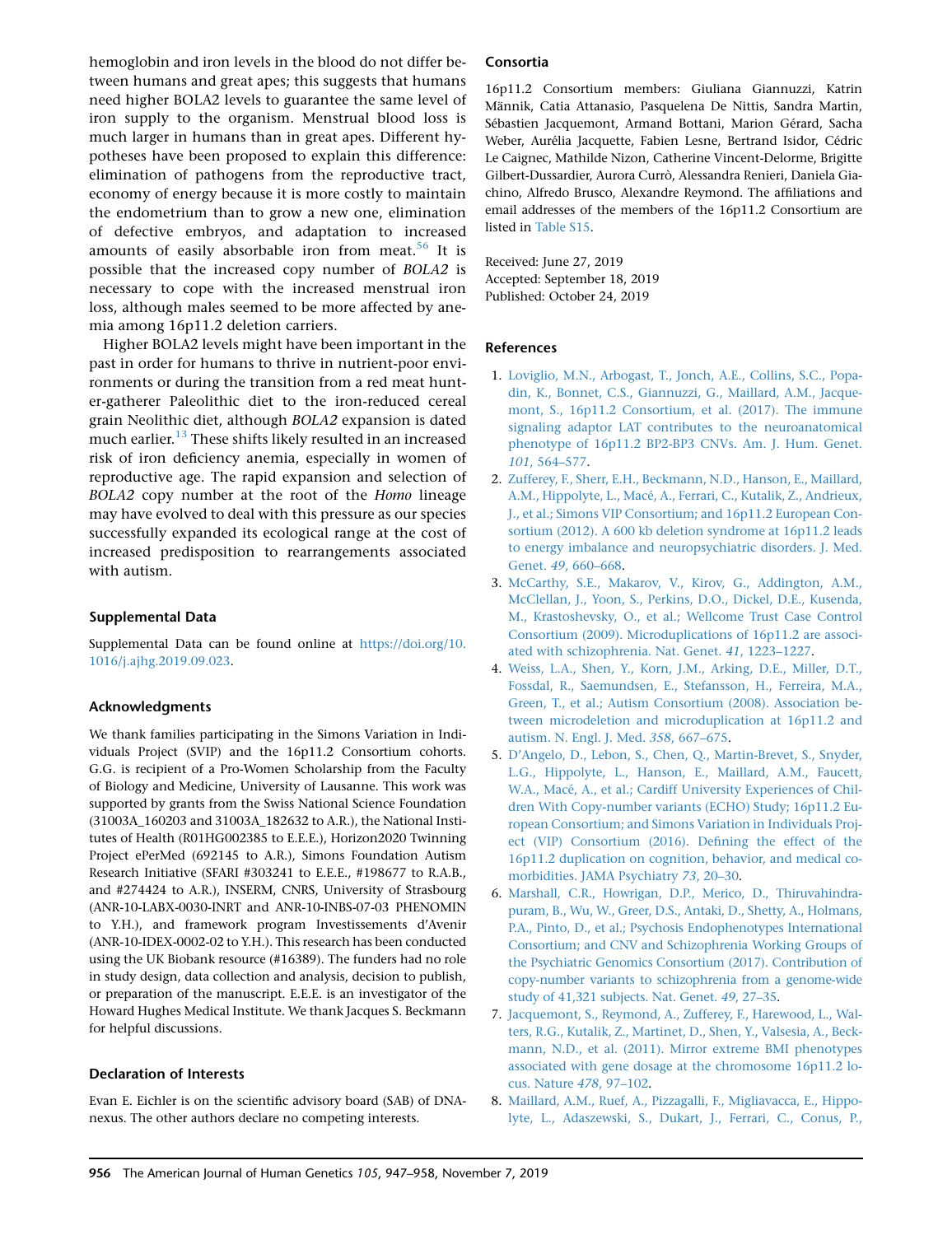Männik, K., et al.; 16p11.2 European Consortium (2015). The [16p11.2 locus modulates brain structures common to autism,](http://refhub.elsevier.com/S0002-9297(19)30363-5/sref8) [schizophrenia and obesity. Mol. Psychiatry](http://refhub.elsevier.com/S0002-9297(19)30363-5/sref8) 20, 140–147.

- 9. [Shinawi, M., Liu, P., Kang, S.H., Shen, J., Belmont, J.W., Scott,](http://refhub.elsevier.com/S0002-9297(19)30363-5/sref9) [D.A., Probst, F.J., Craigen, W.J., Graham, B.H., Pursley, A., et al.](http://refhub.elsevier.com/S0002-9297(19)30363-5/sref9) [\(2010\). Recurrent reciprocal 16p11.2 rearrangements associ](http://refhub.elsevier.com/S0002-9297(19)30363-5/sref9)[ated with global developmental delay, behavioural problems,](http://refhub.elsevier.com/S0002-9297(19)30363-5/sref9) [dysmorphism, epilepsy, and abnormal head size. J. Med.](http://refhub.elsevier.com/S0002-9297(19)30363-5/sref9) Genet. 47[, 332–341.](http://refhub.elsevier.com/S0002-9297(19)30363-5/sref9)
- 10. [Walters, R.G., Jacquemont, S., Valsesia, A., de Smith, A.J.,](http://refhub.elsevier.com/S0002-9297(19)30363-5/sref10) [Martinet, D., Andersson, J., Falchi, M., Chen, F., Andrieux,](http://refhub.elsevier.com/S0002-9297(19)30363-5/sref10) [J., Lobbens, S., et al. \(2010\). A new highly penetrant form of](http://refhub.elsevier.com/S0002-9297(19)30363-5/sref10) [obesity due to deletions on chromosome 16p11.2. Nature](http://refhub.elsevier.com/S0002-9297(19)30363-5/sref10) 463[, 671–675](http://refhub.elsevier.com/S0002-9297(19)30363-5/sref10).
- 11. Martin-Brevet, S., Rodríguez-Herreros, B., Nielsen, J.A., Mor[eau, C., Modenato, C., Maillard, A.M., Pain, A., Richetin, S.,](http://refhub.elsevier.com/S0002-9297(19)30363-5/sref11) [Jønch, A.E., Qureshi, A.Y., et al.; 16p11.2 European Con](http://refhub.elsevier.com/S0002-9297(19)30363-5/sref11)[sortium; and Simons Variation in Individuals Project \(VIP\)](http://refhub.elsevier.com/S0002-9297(19)30363-5/sref11) [Consortium \(2018\). Quantifying the effects of 16p11.2](http://refhub.elsevier.com/S0002-9297(19)30363-5/sref11) [copy-number variants on brain structure: A multisite ge](http://refhub.elsevier.com/S0002-9297(19)30363-5/sref11)[netic-first study. Biol. Psychiatry](http://refhub.elsevier.com/S0002-9297(19)30363-5/sref11) 84, 253–264.
- 12. Männik, K., Arbogast, T., Lepamets, M., Lepik, K., Pellaz, A., Ademi, H., Kupchinsky, Z.A., Ellegood, J., Attanasio, C., Messina, A., et al. (2019). Leveraging biobank-scale rare and common variant analyses to identify ASPHD1 as the main driver of reproductive traits in the 16p11.2 locus. bioRxiv. [https://doi.](https://doi.org/10.1101/716415) [org/10.1101/716415.](https://doi.org/10.1101/716415)
- <span id="page-10-0"></span>13. [Nuttle, X., Giannuzzi, G., Duyzend, M.H., Schraiber, J.G., Nar](http://refhub.elsevier.com/S0002-9297(19)30363-5/sref13)[vaiza, I., Sudmant, P.H., Penn, O., Chiatante, G., Malig, M.,](http://refhub.elsevier.com/S0002-9297(19)30363-5/sref13) [Huddleston, J., et al. \(2016\). Emergence of a Homo sapiens](http://refhub.elsevier.com/S0002-9297(19)30363-5/sref13)[specific gene family and chromosome 16p11.2 CNV suscepti](http://refhub.elsevier.com/S0002-9297(19)30363-5/sref13)[bility. Nature](http://refhub.elsevier.com/S0002-9297(19)30363-5/sref13) 536, 205–209.
- <span id="page-10-1"></span>14. [Johnson, M.E., Viggiano, L., Bailey, J.A., Abdul-Rauf, M.,](http://refhub.elsevier.com/S0002-9297(19)30363-5/sref14) [Goodwin, G., Rocchi, M., and Eichler, E.E. \(2001\). Positive se](http://refhub.elsevier.com/S0002-9297(19)30363-5/sref14)[lection of a gene family during the emergence of humans and](http://refhub.elsevier.com/S0002-9297(19)30363-5/sref14) [African apes. Nature](http://refhub.elsevier.com/S0002-9297(19)30363-5/sref14) 413, 514–519.
- 15. [Marchetto, M.C.N., Narvaiza, I., Denli, A.M., Benner, C., Laz](http://refhub.elsevier.com/S0002-9297(19)30363-5/sref15)[zarini, T.A., Nathanson, J.L., Paquola, A.C.M., Desai, K.N.,](http://refhub.elsevier.com/S0002-9297(19)30363-5/sref15) [Herai, R.H., Weitzman, M.D., et al. \(2013\). Differential L1](http://refhub.elsevier.com/S0002-9297(19)30363-5/sref15) [regulation in pluripotent stem cells of humans and apes. Na](http://refhub.elsevier.com/S0002-9297(19)30363-5/sref15)ture 503[, 525–529](http://refhub.elsevier.com/S0002-9297(19)30363-5/sref15).
- <span id="page-10-2"></span>16. [Li, H., Mapolelo, D.T., Randeniya, S., Johnson, M.K., and Out](http://refhub.elsevier.com/S0002-9297(19)30363-5/sref16)[ten, C.E. \(2012\). Human glutaredoxin 3 forms \[2Fe-2S\]](http://refhub.elsevier.com/S0002-9297(19)30363-5/sref16) [bridged complexes with human BolA2. Biochemistry](http://refhub.elsevier.com/S0002-9297(19)30363-5/sref16) 51, [1687–1696](http://refhub.elsevier.com/S0002-9297(19)30363-5/sref16).
- <span id="page-10-3"></span>17. [Banci, L., Camponeschi, F., Ciofi-Baffoni, S., and Muzzioli, R.](http://refhub.elsevier.com/S0002-9297(19)30363-5/sref17) [\(2015\). Elucidating the molecular function of human](http://refhub.elsevier.com/S0002-9297(19)30363-5/sref17) [BOLA2 in GRX3-dependent anamorsin maturation pathway.](http://refhub.elsevier.com/S0002-9297(19)30363-5/sref17) [J. Am. Chem. Soc.](http://refhub.elsevier.com/S0002-9297(19)30363-5/sref17) 137, 16133–16143.
- 18. [Frey, A.G., Palenchar, D.J., Wildemann, J.D., and Philpott,](http://refhub.elsevier.com/S0002-9297(19)30363-5/sref18) [C.C. \(2016\). A Glutaredoxin](http://refhub.elsevier.com/S0002-9297(19)30363-5/sref18) [BolA Complex Serves as an](http://refhub.elsevier.com/S0002-9297(19)30363-5/sref18) [Iron-Sulfur Cluster Chaperone for the Cytosolic Cluster As](http://refhub.elsevier.com/S0002-9297(19)30363-5/sref18)[sembly Machinery. J. Biol. Chem.](http://refhub.elsevier.com/S0002-9297(19)30363-5/sref18) 291, 22344–22356.
- 19. [Zhang, Y., Lyver, E.R., Nakamaru-Ogiso, E., Yoon, H., Amutha,](http://refhub.elsevier.com/S0002-9297(19)30363-5/sref19) [B., Lee, D.W., Bi, E., Ohnishi, T., Daldal, F., Pain, D., and Dan](http://refhub.elsevier.com/S0002-9297(19)30363-5/sref19)[cis, A. \(2008\). Dre2, a conserved eukaryotic Fe/S cluster pro](http://refhub.elsevier.com/S0002-9297(19)30363-5/sref19)[tein, functions in cytosolic Fe/S protein biogenesis. Mol.](http://refhub.elsevier.com/S0002-9297(19)30363-5/sref19) Cell. Biol. 28[, 5569–5582](http://refhub.elsevier.com/S0002-9297(19)30363-5/sref19).
- <span id="page-10-4"></span>20. [Li, H., and Outten, C.E. \(2012\). Monothiol CGFS glutaredox](http://refhub.elsevier.com/S0002-9297(19)30363-5/sref20)[ins and BolA-like proteins: \[2Fe-2S\] binding partners in iron](http://refhub.elsevier.com/S0002-9297(19)30363-5/sref20) [homeostasis. Biochemistry](http://refhub.elsevier.com/S0002-9297(19)30363-5/sref20) 51, 4377–4389.
- 21. Kumánovics, A., Chen, O.S., Li, L., Bagley, D., Adkins, E.M., [Lin, H., Dingra, N.N., Outten, C.E., Keller, G., Winge, D.,](http://refhub.elsevier.com/S0002-9297(19)30363-5/sref21) [et al. \(2008\). Identification of FRA1 and FRA2 as genes](http://refhub.elsevier.com/S0002-9297(19)30363-5/sref21) [involved in regulating the yeast iron regulon in response to](http://refhub.elsevier.com/S0002-9297(19)30363-5/sref21) [decreased mitochondrial iron-sulfur cluster synthesis. J. Biol.](http://refhub.elsevier.com/S0002-9297(19)30363-5/sref21) Chem. 283[, 10276–10286.](http://refhub.elsevier.com/S0002-9297(19)30363-5/sref21)
- <span id="page-10-5"></span>22. Haunhorst, P., Hanschmann, E.M., Bräutigam, L., Stehling, O., Hoffmann, B., Mühlenhoff, U., Lill, R., Berndt, C., and Lillig, [C.H. \(2013\). Crucial function of vertebrate glutaredoxin 3](http://refhub.elsevier.com/S0002-9297(19)30363-5/sref22) [\(PICOT\) in iron homeostasis and hemoglobin maturation.](http://refhub.elsevier.com/S0002-9297(19)30363-5/sref22) [Mol. Biol. Cell](http://refhub.elsevier.com/S0002-9297(19)30363-5/sref22) 24, 1895–1903.
- <span id="page-10-6"></span>23. [Shibayama, H., Takai, E., Matsumura, I., Kouno, M., Morii, E.,](http://refhub.elsevier.com/S0002-9297(19)30363-5/sref23) [Kitamura, Y., Takeda, J., and Kanakura, Y. \(2004\). Identifica](http://refhub.elsevier.com/S0002-9297(19)30363-5/sref23)[tion of a cytokine-induced antiapoptotic molecule anamorsin](http://refhub.elsevier.com/S0002-9297(19)30363-5/sref23) [essential for definitive hematopoiesis. J. Exp. Med.](http://refhub.elsevier.com/S0002-9297(19)30363-5/sref23) 199, 581– [592](http://refhub.elsevier.com/S0002-9297(19)30363-5/sref23).
- <span id="page-10-8"></span>24. World Health Organization (2011). Haemoglobin concentrations for the diagnosis of anaemia and assessment of severity. [https://www.who.int/vmnis/indicators/haemoglobin.pdf.](https://www.who.int/vmnis/indicators/haemoglobin.pdf)
- <span id="page-10-9"></span>25. R Core Team (2017). R: A language and environment for statistical computing. [https://www.r-project.org/.](https://www.r-project.org/)
- <span id="page-10-10"></span>26. [Sudlow, C., Gallacher, J., Allen, N., Beral, V., Burton, P., Da](http://refhub.elsevier.com/S0002-9297(19)30363-5/sref26)[nesh, J., Downey, P., Elliott, P., Green, J., Landray, M., et al.](http://refhub.elsevier.com/S0002-9297(19)30363-5/sref26) [\(2015\). UK biobank: an open access resource for identifying](http://refhub.elsevier.com/S0002-9297(19)30363-5/sref26) [the causes of a wide range of complex diseases of middle](http://refhub.elsevier.com/S0002-9297(19)30363-5/sref26) [and old age. PLoS Med.](http://refhub.elsevier.com/S0002-9297(19)30363-5/sref26) 12, e1001779.
- <span id="page-10-11"></span>27. [Wang, K., Li, M., Hadley, D., Liu, R., Glessner, J., Grant, S.F.,](http://refhub.elsevier.com/S0002-9297(19)30363-5/sref27) [Hakonarson, H., and Bucan, M. \(2007\). PennCNV: an inte](http://refhub.elsevier.com/S0002-9297(19)30363-5/sref27)[grated hidden Markov model designed for high-resolution](http://refhub.elsevier.com/S0002-9297(19)30363-5/sref27) [copy number variation detection in whole-genome SNP geno](http://refhub.elsevier.com/S0002-9297(19)30363-5/sref27)[typing data. Genome Res.](http://refhub.elsevier.com/S0002-9297(19)30363-5/sref27) 17, 1665–1674.
- <span id="page-10-12"></span>28. Macé, A., Tuke, M.A., Beckmann, J.S., Lin, L., Jacquemont, S., [Weedon, M.N., Reymond, A., and Kutalik, Z. \(2016\). New](http://refhub.elsevier.com/S0002-9297(19)30363-5/sref28) [quality measure for SNP array based CNV detection. Bioinfor](http://refhub.elsevier.com/S0002-9297(19)30363-5/sref28)matics 32[, 3298–3305](http://refhub.elsevier.com/S0002-9297(19)30363-5/sref28).
- <span id="page-10-13"></span>29. [Crawford, K., Bracher-Smith, M., Owen, D., Kendall, K.M.,](http://refhub.elsevier.com/S0002-9297(19)30363-5/sref29) Rees, E., Pardiñas, A.F., Einon, M., Escott-Price, V., Walters, [J.T.R., O'Donovan, M.C., et al. \(2019\). Medical consequences](http://refhub.elsevier.com/S0002-9297(19)30363-5/sref29) [of pathogenic CNVs in adults: analysis of the UK Biobank.](http://refhub.elsevier.com/S0002-9297(19)30363-5/sref29) [J. Med. Genet.](http://refhub.elsevier.com/S0002-9297(19)30363-5/sref29) 56, 131–138.
- <span id="page-10-7"></span>30. [Arbogast, T., Ouagazzal, A.M., Chevalier, C., Kopanitsa, M.,](http://refhub.elsevier.com/S0002-9297(19)30363-5/sref30) [Afinowi, N., Migliavacca, E., Cowling, B.S., Birling, M.C.,](http://refhub.elsevier.com/S0002-9297(19)30363-5/sref30) [Champy, M.F., Reymond, A., and Herault, Y. \(2016\). Recip](http://refhub.elsevier.com/S0002-9297(19)30363-5/sref30)[rocal Effects on Neurocognitive and Metabolic Phenotypes](http://refhub.elsevier.com/S0002-9297(19)30363-5/sref30) [in Mouse Models of 16p11.2 Deletion and Duplication Syn](http://refhub.elsevier.com/S0002-9297(19)30363-5/sref30)[dromes. PLoS Genet.](http://refhub.elsevier.com/S0002-9297(19)30363-5/sref30) 12, e1005709.
- <span id="page-10-14"></span>31. [Skarnes, W.C., Rosen, B., West, A.P., Koutsourakis, M., Bushell,](http://refhub.elsevier.com/S0002-9297(19)30363-5/sref31) [W., Iyer, V., Mujica, A.O., Thomas, M., Harrow, J., Cox, T., et al.](http://refhub.elsevier.com/S0002-9297(19)30363-5/sref31) [\(2011\). A conditional knockout resource for the genome-wide](http://refhub.elsevier.com/S0002-9297(19)30363-5/sref31) [study of mouse gene function. Nature](http://refhub.elsevier.com/S0002-9297(19)30363-5/sref31) 474, 337–342.
- <span id="page-10-15"></span>32. [Kronenberg, Z.N., Fiddes, I.T., Gordon, D., Murali, S., Cantsi](http://refhub.elsevier.com/S0002-9297(19)30363-5/sref32)[lieris, S., Meyerson, O.S., Underwood, J.G., Nelson, B.J., Chais](http://refhub.elsevier.com/S0002-9297(19)30363-5/sref32)[son, M.J.P., Dougherty, M.L., et al. \(2018\). High-resolution](http://refhub.elsevier.com/S0002-9297(19)30363-5/sref32) [comparative analysis of great ape genomes. Science](http://refhub.elsevier.com/S0002-9297(19)30363-5/sref32) 360, [eaar6343.](http://refhub.elsevier.com/S0002-9297(19)30363-5/sref32)
- <span id="page-10-16"></span>33. [Li, H. \(2018\). Minimap2: pairwise alignment for nucleotide se](http://refhub.elsevier.com/S0002-9297(19)30363-5/sref33)[quences. Bioinformatics](http://refhub.elsevier.com/S0002-9297(19)30363-5/sref33) 34, 3094–3100.
- <span id="page-10-17"></span>34. [Koren, S., Walenz, B.P., Berlin, K., Miller, J.R., Bergman, N.H.,](http://refhub.elsevier.com/S0002-9297(19)30363-5/sref34) [and Phillippy, A.M. \(2017\). Canu: scalable and accurate long](http://refhub.elsevier.com/S0002-9297(19)30363-5/sref34)read assembly via adaptive k[-mer weighting and repeat separa](http://refhub.elsevier.com/S0002-9297(19)30363-5/sref34)[tion. Genome Res.](http://refhub.elsevier.com/S0002-9297(19)30363-5/sref34) 27, 722–736.